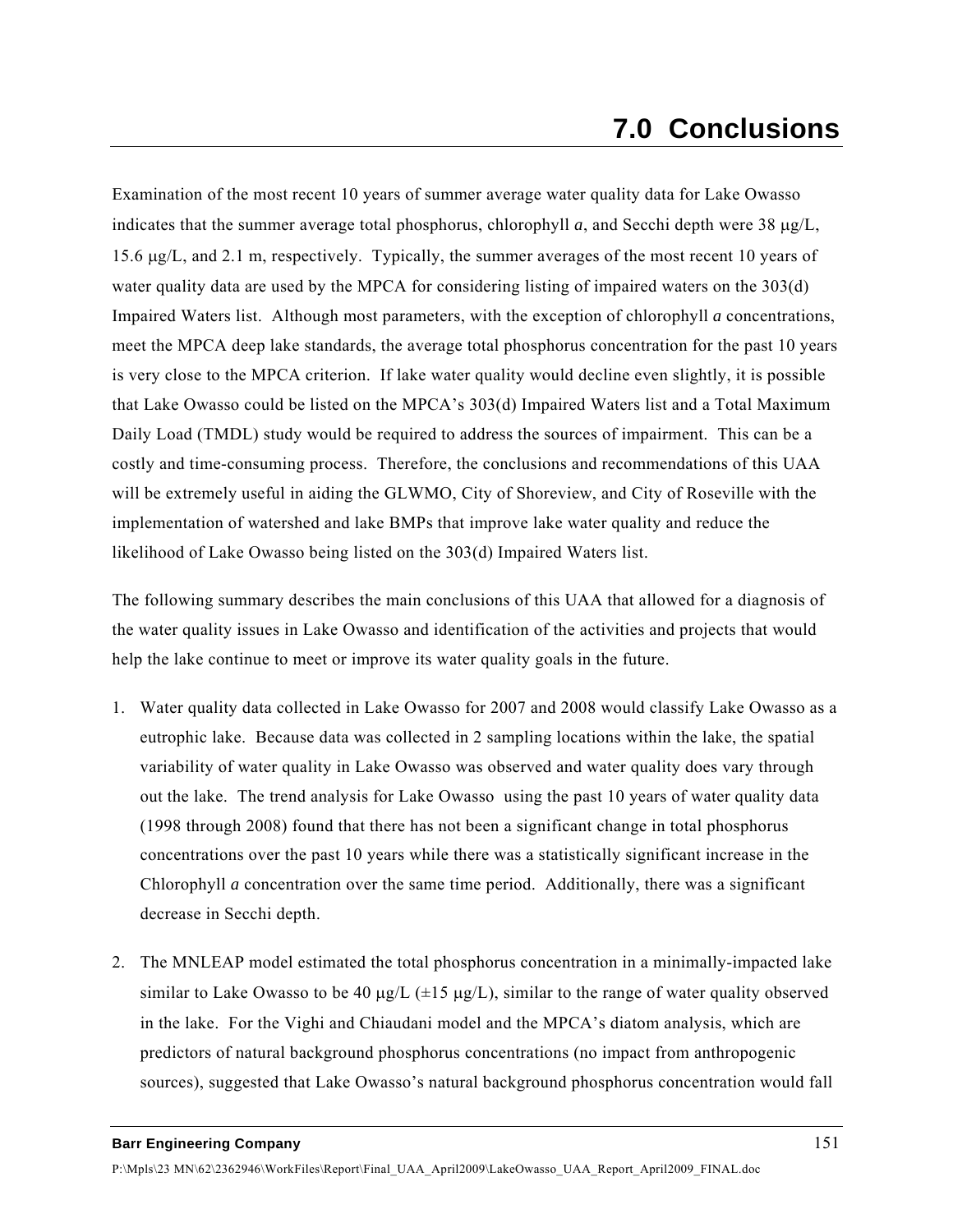within the range of 18 to 22 μg/L. Comparison of these predicted values to observed water quality in the lake indicates that Lake Owasso's water quality falls within the expected range for a minimally-impacted lake with similar characteristic, but the background levels indicate that there is potential for water quality improvement.

- 3. Sediment cores collected and analyzed in 2007 indicated that the average intenal loading rate from sediment release for the whole lake was  $0.5 \text{ mg/m}^2/\text{day}$  with a maximum expected loading rate of 2.9 mg/m<sup>2</sup>/d in the deepest sediment core collected. Although some internal loading from the sediments is likely, when compared to internal loading rates for lakes across the Twin Cities metro area, the maximum expected loading rate in Lake Owasso is significantly less than the average observed across the metro  $(6.3 \text{ mg/m}^2/\text{day})$ .
- 4. A macrophyte survey completed in late-May 2007 quantified the distribution and density of Curlyleaf pondweed throughout Lake Owasso. This macrophyte, which dies-back in early summer, can act as a significant source of phosphorus in a lake system, as is the case with Lake Owasso. In 2007, approximately 52% of the lake was covered by Curlyleaf pondweed. Review of historic macrophyte surveys and other reports about Lake Owasso indicate that Curlyleaf pondweed has been present in the lake as far back as 1981.
- 5. Relationships between the three key water quality parameters (total phosphorus, chlorophyll *a,*  and Secchi depth) were evaluated. There is not a strong relationship observed between cholorphyll *a* and total phosphorus concentrations, showing a similar relationship to what was observed during earlier studies. The relationship in Lake Owasso suggests that the algae concentrations in Lake Owasso are not directly controlled by total phosphorus and are impacted by zooplankton grazing, to some extent. A direct relationship between Secchi depth and total phosphorus was developed to be used predictively. The variability in the data used to develop this relationship suggest that the Secchi depths predicted by this relationship should not be taken as absolute values but rather general indicators of the clarity that can be expected.
- 6. Review of temperature depth profiles in Lake Owasso at both monitoring sites (site 5401 in the north and site 5403 in the south), indicate that both basins thermally stratify during the summer months, with mixing occurring during spring and fall turnover (dimictic lake). Additionally, total phosphorus and dissolved oxygen data at depth, shows that along the bottom of the lake goes anoxic (devoid of oxygen) and phosphorus accumulates within the hypolimnion, being contained below the thermocline. Because water quality data was not collected in the third deep basin

## **Barr Engineering Company** 152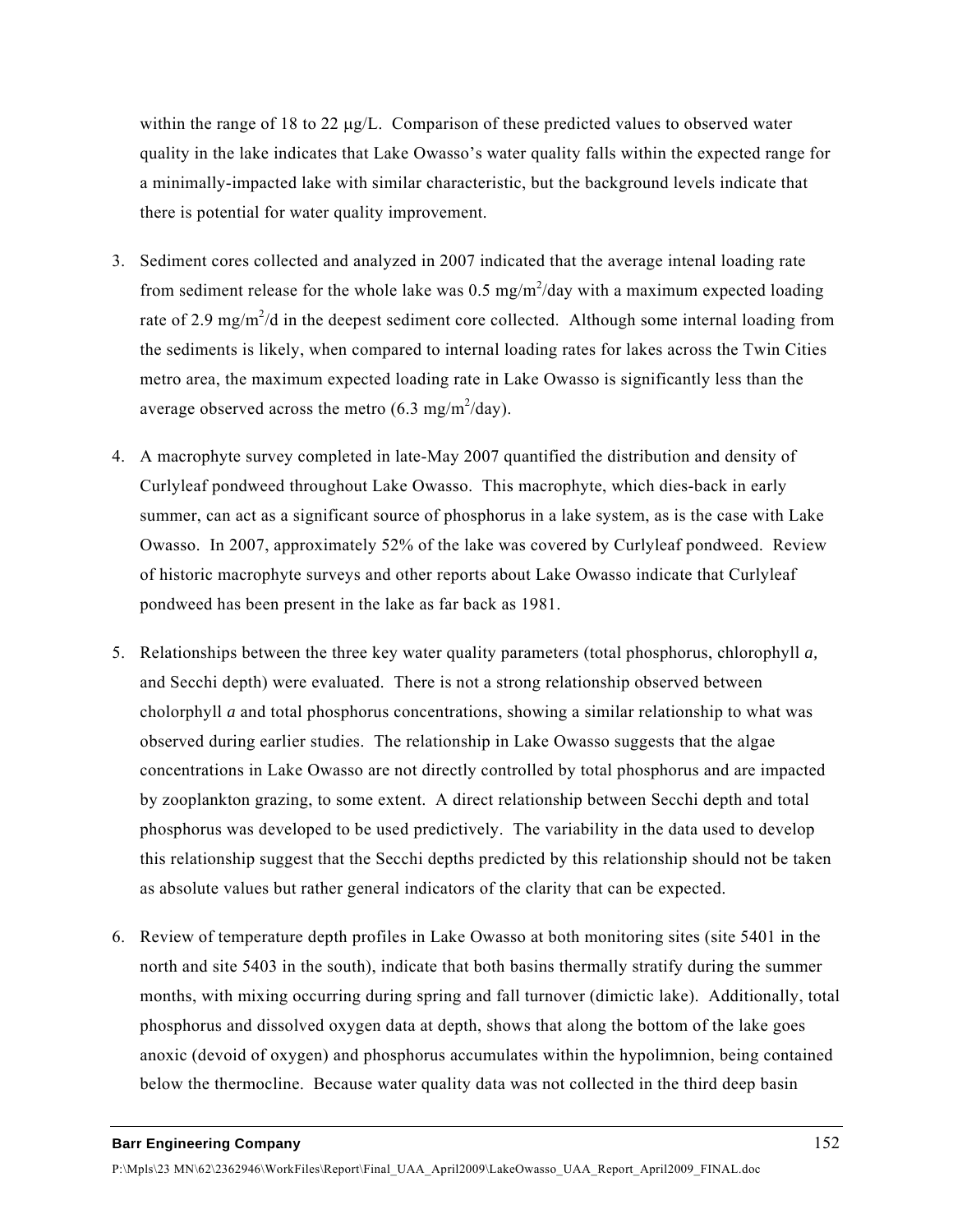located on the east side of the lake, the Osgood Index was used to estimate the probability of mixing events to occur during summer stratification. This index indicated that this third basin would also be strongly stratified during the summer (dimictic).

Although the deep areas of the lake strongly stratify, much of the lake is relatively shallow, with an average lake depth of less than 11-feet. It is possible for mixing to occur in these shallow areas of the lake as the result of wind and motor boat activity, although it is unclear what role mixing and resuspension in the shallow areas of the lake have on the overall water quality in Lake Owasso. Anecdotal information suggests that turbidity in the lake increases as the result of motor boats in shallow areas of the lake.

- 7. The 2001 MDNR fishery survey indicates that small numbers of carp are present in Lake Owasso. The activity of carp, and other benthivorous fish, can result in phosphorus loading to the lake. Additionally, carp were observed in the Central Park – West (County Road C) wetland in the spring of 2008. In late summer, there was a fish-kill in the wetlands and dead carp were observed in the area.
- 8. The water and phosphorus budgets developed for Lake Owasso for the various climatic conditions indicates that the sources of the water and phosphorus loads to the lake are variable. Watershed runoff plays a variable role in total phosphorus loads to the lake depending on the climatic conditions, ranging from 12 to 23 percent of the total load. However, during dry conditions, there are periods where significant portions of the watershed do not discharge during storm events, as was observed in the summers of 2007 and 2008. There also appears to be internal loading from waterbodies and wetlands within the Lake Owasso watershed that contribute to the total phosphorus load to the lake (5 to 9 percent). These loads can possibly be attributed to carp activity or release of total phosphorus from sediments. Internal phosphorus loads from within Lake Owasso (the result of Curlyleaf pondweed die-back,release from lake sediments, wind mixing, roughfish activity) were estimated to range from 50 to 57 percent of the load to the lake. Other sources of total phosphorus to the lake include atmospheric deposition and groundwater.
- 9. Review of the 2008 runoff water quality monitoring data at the Dale Street monitoring station, just downstream from the City of Roseville Leaf Recycling Center, suggests that the compost area is not a significant source of phosphorus to Lake Owasso. Total phosphorus concentrations observed during storm events are similar to typical urban stormwater runoff concentrations.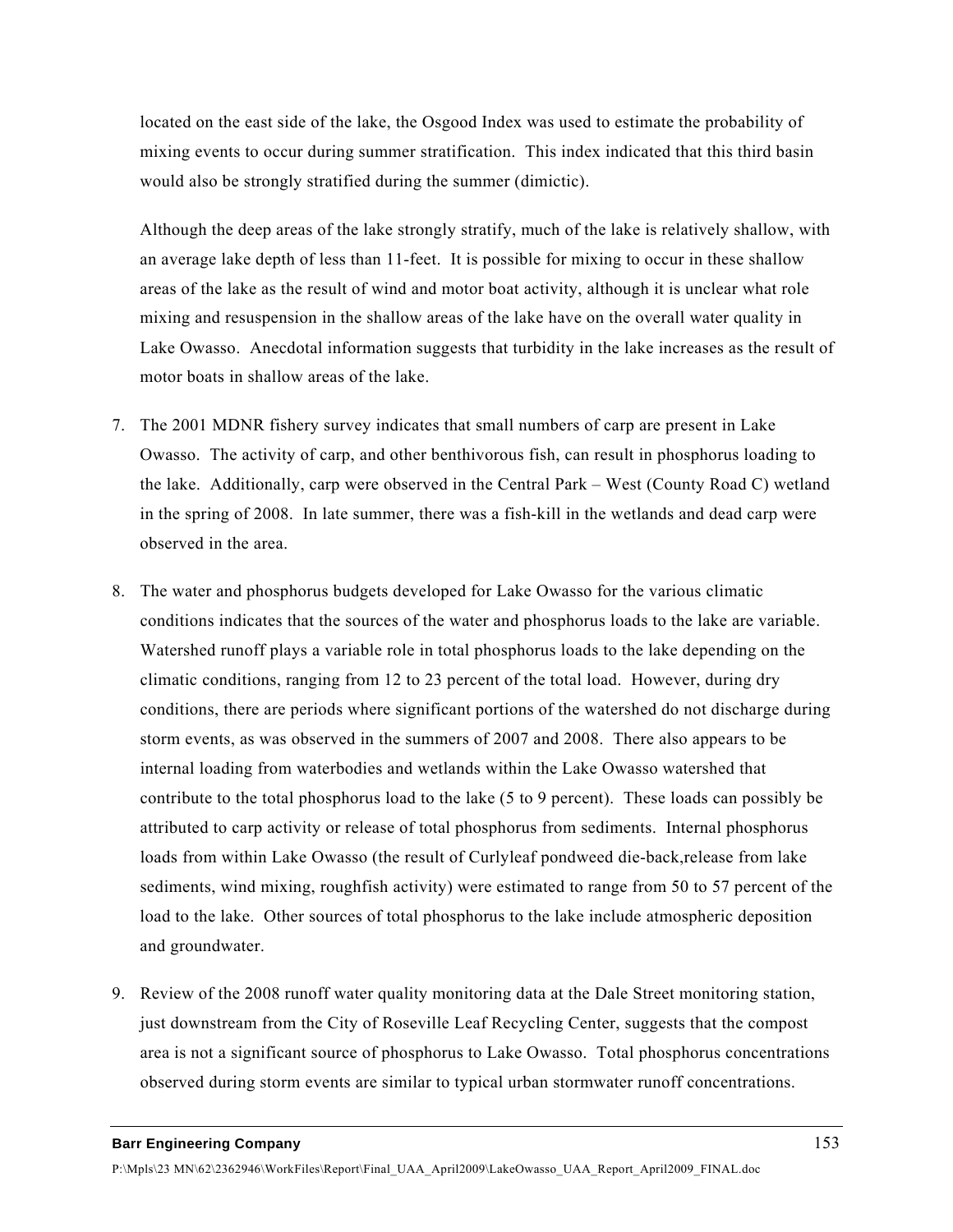Good housekeeping practices at the Leaf Recycling Center site should continue to be promoted, including the maintenance of the vegetated buffers around the perimeter of the site as well as maintenance of a flat grade on the site to minimize stormwater runoff. Additionally, a small sedimentation pond site could be constructed on the site to collect and treat all surface runoff from the site, before discharging to the downstream wetland.

- 10. In-lake modeling indicates that the control of Curlyleaf pondweed will have the most significant impact on the total phosphorus concentrations and water clarity in Lake Owasso during the summer months, for all climatic conditions. The implementation of a Curlyleaf management plans is recommended to control the growth of this non-native, invasive species in order to limit its contribution to the internal total phosphorus load, and to allow native macrophyte species to reestablish in Lake Owasso. See Section 8.3.1 for more details about the Curlyleaf management plan proposed for Lake Owasso.
- 11. Runoff from the majority of the Lake Owasso watershed is routed through stormwater pond or natural wetlands prior to discharging to the lake. Therefore the watershed runoff was identified being less important than other sourcse of phosphorus to Lake Owasso. As a result, a variety of structural BMPs in the watershed were shown to have limited impacts on the water clarity of Lake Owasso. However, watershed and in-lake water quality modeling was done evaluating the implementation of infiltration practices throughout the watershed, demonstrating that the BMPs can result in the improvement of water quality in Lake Owasso. Though no one specific project is currently recommended, it is recommended that the GLWMO and the Cities of Roseville and Shoreview continue to promote the implementation of infiltration BMPs throughout the Lake Owasso watershed as opportunities arise as the result of redevelopment and infrastructure improvement projects.
- 12. Evaluation of the runoff monitoring data, along with the water quality modeling results, indicate that internal loading occurs in several water bodies (Central Park-West wetland (County Road C), Central Park – East wetland (Dale Street), Charlie Ponds (West Owasso)) within the Lake Owasso watershed and contributes a significant portion of the annual phosphorus load to Lake Owasso (5 to 9 percent). Because the specific sources of these "internal" loads are not fully understood at this time, additional monitoring and studies are recommended for several of these water bodies to more completely understand the systems. The focus of these studies will be additional water quality monitoring, quantifying the potential impacts of the sediments on the